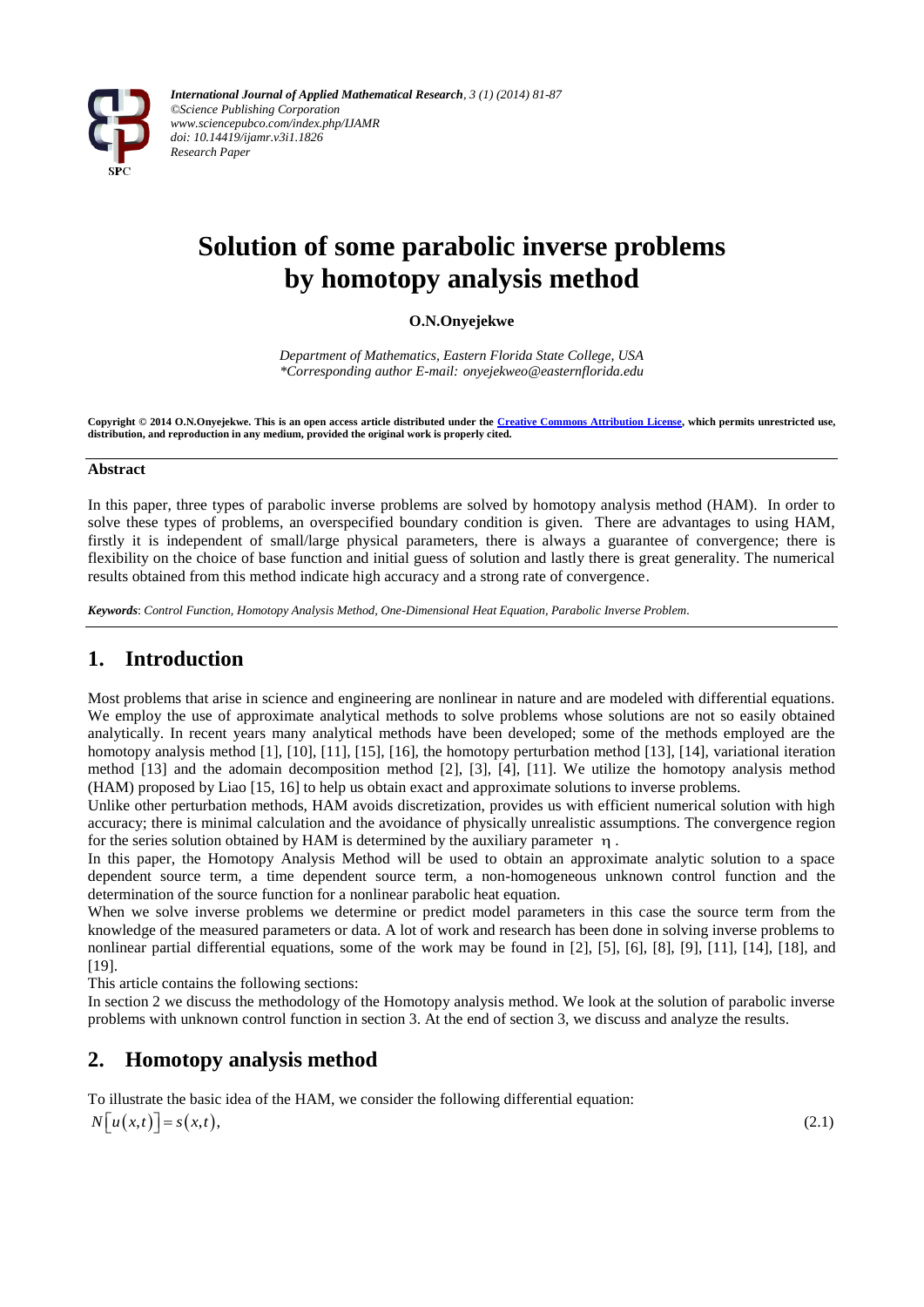Where N is a nonlinear operator, x and t denote independent and dependent variables respectively, u is an unknown function and s(x,t) is the nonhomogeneous term. By means of HAM, we first construct a zeroth-order deformation equation

equation  
\n
$$
(1-q)L[\varphi(x,t;q)-u_0(x,t)]=qhN[\varphi(x,t;q)-s(x,t)],
$$
\n(2.2)

Where  $q \in [0,1]$  is the embedding parameter,  $h \neq 0$  is an auxiliary parameter, L is an auxiliary linear operator,  $\varphi(x,t;q)$  is an unknown factor,  $u_0(x,t)$  is an initial guess of u(x,t). It is obvious that when the embedding parameter q

goes from 0 to 1, the values for 
$$
\varphi(x,t;q)
$$
 becomes  
\n
$$
\varphi(x,t;0) = u_0(x,t), \qquad \varphi(x,t;1) = u(x,t),
$$
\n(2.3)

Respectively. Thus as q increases from 0 to 1, the solution  $\varphi(x,t;q)$  varies from the initial guess  $u_0(x,t)$  to the solution  $u(x,t)$ . Expanding  $\varphi(x,t;q)$  in Taylor series with respect to q, we obtain

$$
\varphi(x,t;q) = u_0(x,t) + \sum_{m=1}^{+\infty} u_m(x,t)q^m,
$$
\n(2.4)

Where

$$
u_m(x,t) = \frac{1}{m!} \frac{\partial^m \varphi(x,t;q)}{\partial q^m} \big|_{q=0},\tag{2.5}
$$

The convergence of the series (4) depends upon the auxiliary parameter h .

With HAM, we have the freedom to choose the initial guess  $u_0(x,t)$ , the auxiliary linear operator L, the nonzero auxiliary parameter h and the auxiliary function  $H(x,t)$ . We assume that all of them are properly chosen so that:

1) The solution  $\varphi(x,t;q)$  of the zeroth-order deformation equation (2) exists for all  $q \in [0,1]$ .

- 2) The homotopy analysis derivative  $D_m(\varphi(x,t;q))$  exists for m = 1, 2, 3, ..., + $\infty$ .
- 3) The power series (4) of  $\varphi(x,t;q)$  converges at q=1.

Then from Eqs. (2.3) and (2.4), we have under these assumptions the solution series

$$
u(x,t) = u_0(x,t) + \sum_{m=1}^{+\infty} u_m(x,t),
$$
\n(2.6)

Which must be one of the solutions of the original nonlinear equation, as proven by Liao [16]. Define the vectors

$$
\vec{u}_n = \{u_0(x,t), u_1(x,t), ..., u_n(x,t)\},
$$
\n(2.7)

Differentiating the zeroth-order deformation equation (2.2)  $m -$  times with respect to q and then dividing them by m! And finally setting  $q = 0$  (Taking the mth – order homotopy derivative). Firstly, since L is a linear operator independent of q, it holds<br>  $D_m((1-q)L[\varphi(x,t;q)-u_0(x,t))]$ it holds<br>  $(1-q)L[\varphi(x,t;q)-u_0(x)]$ 

of q, it holds  
\n
$$
D_m\Big((1-q)L[\varphi(x,t;q)-u_0(x,t)]\Big)
$$
\n
$$
=D_m\Big(L[\varphi(x,t;q)-q\varphi(x,t;q)+u_0(x,t)q-u_0(x,t)]\Big),\tag{2.8}
$$

And using Homotopy Properties (see Appendix) (i) and (ii)  
\n
$$
D_m \left( L \left[ \varphi(x, t; q) - q \varphi(x, t; q) + u_0(x, t) q - u_0(x, t) \right] \right)
$$
\n
$$
= L \left[ D_m \varphi(x, t; q) - D_m \left( q \varphi(x, t; q) + u_0 D_m(q) \right) \right],
$$
\n(2.9)

And Homotopy Property (iii) and (IV)  
\n
$$
L\Big[D_m\big(\varphi(x,t;q)\big)-D_m\big(q\varphi(x,t;q)\big)+u_0\big(x,t\big)D_m\big(q\big)\Big]
$$
\n
$$
=L\Big[u_m\big(x,t\big)-u_{m-1}\big(x,t\big)+u_0\big(x,t\big)D_m\big(q\big)\Big],
$$
\n(2.10)

Which equals the  $L[x_m]$  when m=1, and  $L[x_m - x_{m-1}]$  when m > 1, respectively. Thus, the m th – order deformation equation becomes

equation becomes  
\n
$$
L[u_m(x,t) - \chi_m u_{m-1}(x,t)] = hR_m\left(u_{m-1}^+\right),
$$
\n(2.11)

Where  
\n
$$
R_m\left(\vec{u}_{m-1}\right) = \frac{1}{(m-1)!} \frac{\partial^{m-1}N\left[\varphi\left(x,t;q\right) - g\left(x,t\right)\right]}{\partial q^{m-1}}\bigg|_{q=0},
$$
\n(2.12)

And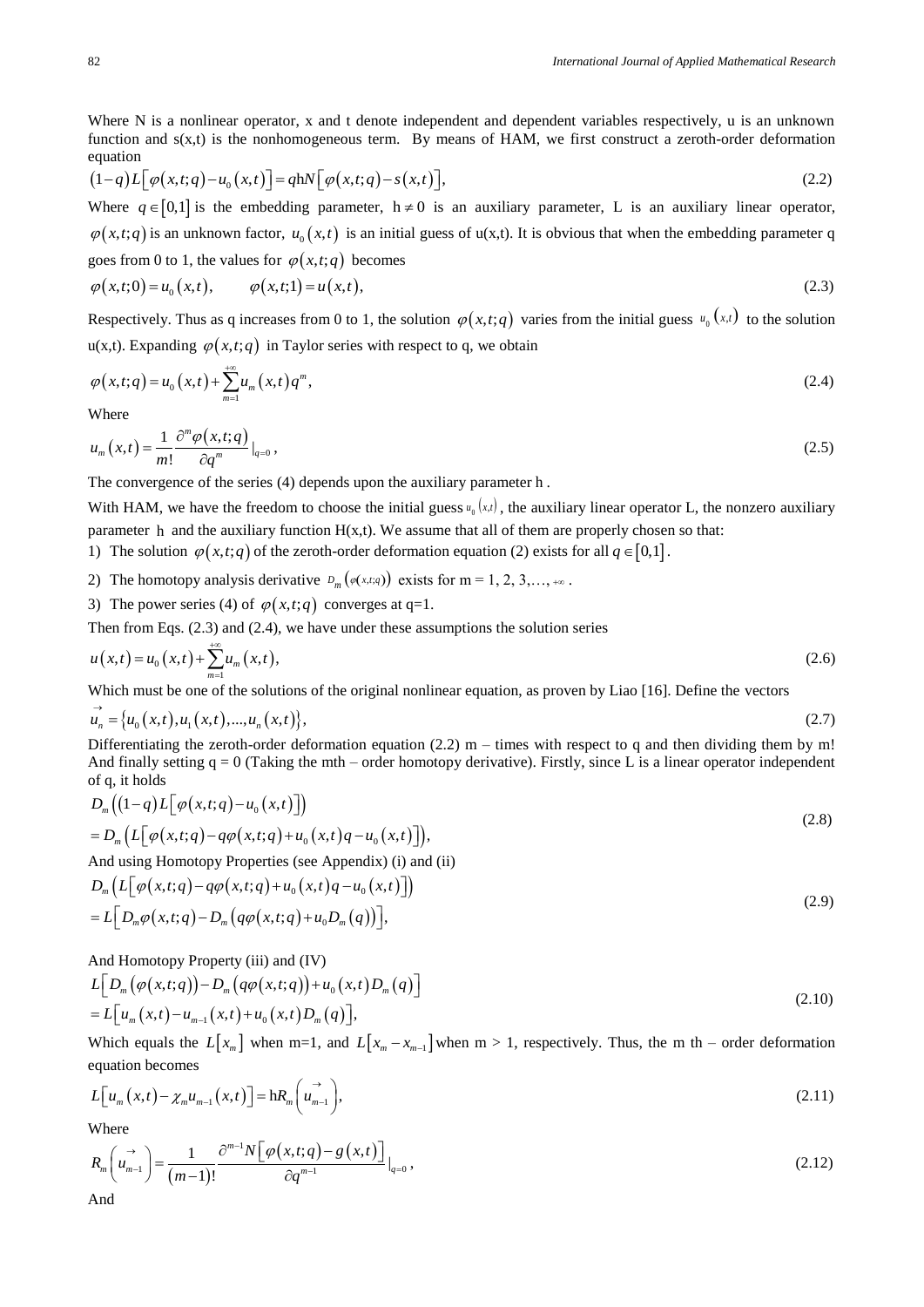$$
\chi_m = \begin{cases} 0, & m \le 1 \\ 1, & m > 1 \end{cases}, \tag{2.13}
$$

It should be emphasized that  $u_m(x,t)$  for  $m \ge 1$  is governed by the linear equation (11) with linear boundary conditions that come from the original problem. Therefore the solution to the differential equation obtained by HAM is a family of solutions expressed using the auxiliary parameter h .

## **3. Inverse parabolic problems with unknown control function**

In this paper, we use HAM to obtain an approximate analytical solution to the following inverse problem of finding

both the control parameter 
$$
p = p(t)
$$
 and  $u(x,t)$  in the quasilinear time-dependent diffusion equation.  
\n
$$
\frac{\partial u}{\partial t} = \frac{\partial^2 u}{\partial x^2} + p(t)u(x,t) + z(x,t): 0 \le x \le l, 0 \le t \le T_0,
$$
\n(3.1)

With initial condition and boundary conditions:

$$
\partial t \quad \partial x^2 \quad F(t) = (0, t) \quad \text{and} \quad t \ge 0.1
$$
\n
$$
\text{With initial condition and boundary conditions:}
$$
\n
$$
u(x, 0) = f(x), u(0, t) = g_0(t), u(l, t) = g_1(t); \quad 0 \le t \le T_0, 0 \le x \le l,
$$
\n
$$
\text{The over specified boundary condition is}
$$
\n
$$
(3.2)
$$

$$
u(x_1, t) = k_1(t); \quad 0 < x_1 < 1, \quad 0 \le t \le T_0,\tag{3.3}
$$

All the conditions in (3.2) and (3.3) are known,  $x_1, T_0$  and l are positive numbers. Our aim is to solve for the unknowns, mainly the temperature  $u(x,t)$  and the control function  $p(t)$ . Equation (3.1) is used to describe a heat converting process with source parameters and equation (3.3) displays the temperature at point  $x<sub>1</sub>$  at time t. The purpose of this paper is to determine the control parameters that are used to find the temperature  $u(x, t)$  at any time t at the given point  $x_1$ .

The existence and uniqueness of  $(3.1)$ - $(3.3)$  has been proved in references  $[5]$ ,  $[6]$ ,  $[7]$ ,  $[8]$ ,  $[11]$ . By using the conversion

$$
v(x,t) = r(t)u(x,t) \; ; \; r(t) = e^{-\int_0^t p(s)ds}, \tag{3.4}
$$

Equation (3.1) to (3.3) becomes as follows:

$$
v_t = v_{xx} + r(t)z(x,t); \ \ 0 \le x \le l, \ \ 0 < t < T_0,
$$

Equation (3.1) to (3.3) becomes as follows:  
\n
$$
v_t = v_{xx} + r(t)z(x,t); \quad 0 \le x \le l, \quad 0 < t < T_0,
$$
\n
$$
v(x,0) = f(x), v(0,t) = r(t)g_0(t), v(l,t) = r(t)g_1(t); \quad 0 \le x \le l, 0 < t < T_0,
$$
\n(3.5)

where we have:  

$$
r(t) = \frac{v(x_1, t)}{k_1(t)}; \quad 0 < t \le T_0,
$$
 (3.6)

$$
And
$$

$$
p(t) = -\frac{r'(t)}{r(t)}; \quad 0 < t \le T_0,
$$
\n(3.7)

To solve (3.5) by HAM

Using the solution procedure by HAM, we define a linear operator in the form

$$
L[\phi(x,t;q)] = \frac{\partial \phi(x,t;q)}{\partial t},
$$
\n(3.8)

With the property 
$$
\overline{a}
$$

$$
L\big[c_1(x)\big]=0,\tag{3.9}
$$

Where  $c_1(x)$  is the integration constant the nonlinear operator is taken as

$$
N[\phi(x,t;q)] = -v_t(x,t;q) + v_{xx}(x,t;q) + r(t)z(x,t),
$$
\n(3.10)

So we can define 
$$
R_m
$$
 as  
\n
$$
R_m\left(\overrightarrow{v}_{m-1}\right) = -\frac{\partial v_{m-1}(x,t)}{\partial t} + \frac{\partial^2 v_{m-1}(x,t)}{\partial x^2} + r_{m-1}(t)z(x,t),
$$
\n(3.11)

Using (2.11),(2.13) and (3.10), we can get  
\n
$$
v_m(x,t) = \chi_m v_{m-1}(x,t) + h \int R_m \left(\vec{v}_{m-1}^{\dagger}\right) dt + c_1(x),
$$
\n(3.12)

The parameters used during the application of HAM are defined as follows: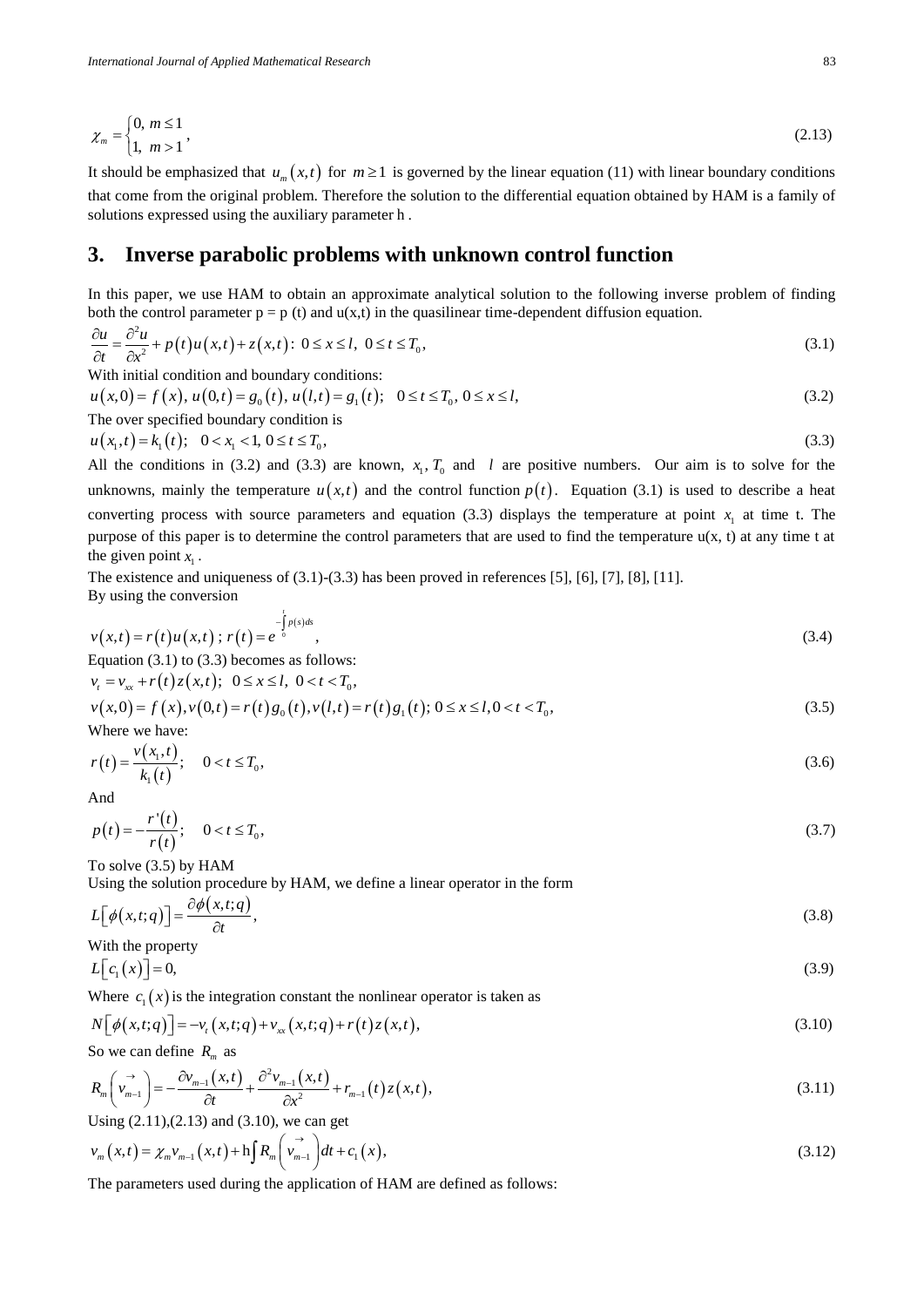The initial guess is  $v_0(x,t) = u(x,0) = f(x),$  (3.13)

The calculations for 
$$
r(t)
$$
,  $u(x,t)$  and p (t) is as follows:  
\n
$$
r(t) = \sum_{m=0}^{+\infty} r_m(t) = \sum_{m=0}^{+\infty} \frac{v_m(0,t)}{g_1(t)} = r_0 + r_1 + r_2 + ...
$$
\n
$$
u(x,t) = \sum_{m=0}^{+\infty} u_m(x,t) = \sum_{m=0}^{+\infty} \frac{v_m(x,t)}{r_m(t)} = u_0 + u_1 + u_2 + ...
$$
\n
$$
p(t) = \sum_{m=0}^{+\infty} p_m(t) = \sum_{m=0}^{+\infty} \frac{(u_m(x,t))_t - (u_m(x,t))_{xx} - z(x,t)}{u_m(x,t)} = p_0 + p_1 + p_2 + ... \tag{3.14}
$$

#### **Example 3.1:**

Example 3.1:  
\n
$$
z(x,t) = e^{t}[x + \cos(\pi x) + \pi^{2} \cos(\pi x)] - e^{t}(1+t^{2})[x + \cos(\pi x)],
$$
\n(3.15)

$$
g_1(t) = e^t \t\t(3.16)
$$

$$
k_1(t) = \frac{1}{2}e^t, \text{ note } x_1 = \frac{1}{2}, \tag{3.17}
$$

$$
f(x) = \cos(\pi x) + x,
$$
  
(3.18) For which the exact solution is

 $u(x,t) = e^{t} [\cos(\pi x) + x]$  (3.19)

And  

$$
p(t)=1+t^2
$$
 (3.20)

The results obtained for  $u(x,t)$  and  $p(t)$  computed for  $h = 0.0, T_0 = 1.0$  using HAM are listed below

| $\mathbf{X}$ | Exact u          | <b>HAM</b>       | Absolute Error |
|--------------|------------------|------------------|----------------|
| $0.0\,$      | 2.718281828      | 2.718281828      | 0              |
| 0.05         | 2.820729359      | 2.820729359      | $^{(1)}$       |
| 0.10         | 2.857067829      | 2.857067829      | $\Omega$       |
| 0.15         | 2.829749117      | 2.829749117      | 0              |
| 0.20         | 2.742792560      | 2.742792560      | 0              |
| 0.25         | 2.601685971      | 2.601685971      | 0              |
| 0.30         | 2.413250518      | 2.413250518      | 0              |
| 0.35         | 2.185472765      | 2.185472765      | 0              |
| 0.40         | 1.927308010      | 1.92308010       | $\Omega$       |
| 0.45         | 1.648459787      | 1.648459787      | 0              |
| 0.50         | 1.359140914      | 1.359140914      | $\Omega$       |
| 0.55         | 1.069822040      | 1.069822040      | $\Omega$       |
| 0.60         | 0.7909738171     | 0.7909738171     | 0              |
| 0.65         | 0.532809062      | 0.532809062      | 0              |
| 0.70         | 0.3050313084     | 0.3050313084     | $\Omega$       |
| 0.75         | 0.1165958575     | 0.1165958575     | 0              |
| 0.80         | $-0.02451073229$ | $-0.02451073229$ | 0              |
| 0.85         | $-0.1114672901$  | $-0.1114672901$  | 0              |
| 0.90         | $-0.1387860010$  | $-0.1387860010$  | 0              |
| 0.95         | $-0.1024475314$  | $-0.1024475314$  | 0              |
| 1.0          | 0                | $\boldsymbol{0}$ | 0              |

### **Table 1:** Results for **u** with  $h = 0$ ,  $T_0 = 1.0$

| <b>Example 3.2:</b> |  |
|---------------------|--|
|---------------------|--|

| <b>Example 3.2:</b>                                               |        |
|-------------------------------------------------------------------|--------|
| $z(x,t) = (\pi^2 - (t+1)^2) e^{-t^2} (\cos(\pi x) + \sin(\pi x))$ | (3.21) |
| $g_1(t) = e^{-t^2}$                                               | (3.22) |
| $g_2(t) = -\pi e^{-t^2}$                                          | (3.23) |
| $k_1(t) = -e^{-t^2}$ , note $x_1 = 1$                             | (3.24) |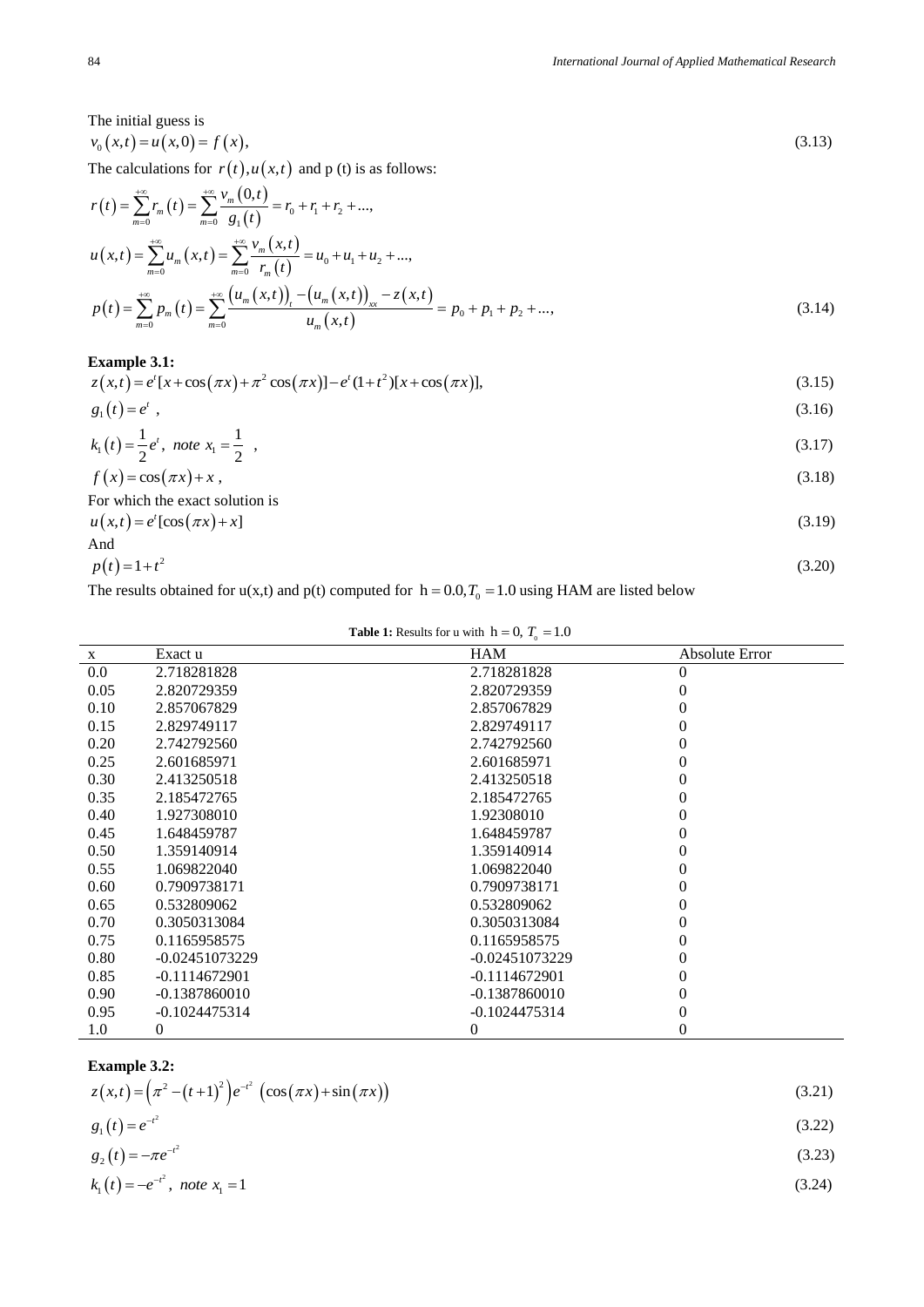| $f(x) = \cos(\pi x) + \sin(\pi x)$              | (3.25) |
|-------------------------------------------------|--------|
| For which the exact solution is                 |        |
| $u(x,t) = e^{-t^2} [\cos(\pi x) + \sin(\pi x)]$ | (3.26) |
| And                                             |        |
| $p(t)=1+t^2$                                    | (3.27) |

The results obtained for  $u(x,t)$  and  $p(t)$  using HAM are listed below

| <b>Table 2:</b> Results for p with $h = 0$ |  |  |  |  |  |
|--------------------------------------------|--|--|--|--|--|
|--------------------------------------------|--|--|--|--|--|

| t    | Exact p     | <b>HAM</b>  | Absolute Error |
|------|-------------|-------------|----------------|
| 0.0  |             |             | 0              |
| 0.05 | 1.002500000 | 1.002500000 | 0              |
| 0.10 | 1.010000000 | 1.010000000 | 0              |
| 0.15 | 1.022500000 | 1.022500000 | 0              |
| 0.20 | 1.040000000 | 1.040000000 | 0              |
| 0.25 | 1.062500000 | 1.062500000 | 0              |
| 0.30 | 1.090000000 | 1.090000000 | 0              |
| 0.35 | 1.122500000 | 1.122500000 | 0              |
| 0.40 | 1.160000000 | 1.160000000 | 0              |
| 0.45 | 1.202500000 | 1.202500000 | 0              |
| 0.50 | 1.250000000 | 1.250000000 | 0              |
| 0.55 | 1.302500000 | 1.302500000 | 0              |
| 0.60 | 1.360000000 | 1.360000000 | 0              |
| 0.65 | 1.422500000 | 1.422500000 | 0              |
| 0.70 | 1.490000000 | 1.490000000 | 0              |
| 0.75 | 1.562500000 | 1.562500000 | 0              |
| 0.80 | 1.640000000 | 1.640000000 | 0              |
| 0.85 | 1.722500000 | 1.722500000 | 0              |
| 0.90 | 1.810000000 | 1.810000000 | 0              |
| 0.95 | 1.902500000 | 1.902500000 | 0              |
| 1.0  | 2.000000000 | 2.000000000 | 0              |

#### **Table 3:** Results for u, with  $h = 0, T_0 = 0.25$

| X    | Exact u         | <b>HAM</b>      | Absolute Error |
|------|-----------------|-----------------|----------------|
| 0.0  | 0.9394130628    | 0.9394130628    | 0              |
| 0.05 | 1.0748039090    | 1.0748039090    | 0              |
| 0.10 | 1.1837295160    | 1.1837295160    | 0              |
| 0.15 | 1.2635077740    | 1.2635077740    | 0              |
| 0.20 | 1.3121742770    | 1.3121742770    | 0              |
| 0.25 | 1.3285306940    | 1.3285306940    | 0              |
| 0.30 | 1.3121742770    | 1.3121742770    | 0              |
| 0.35 | 1.2635077740    | 1.2635077740    | 0              |
| 0.40 | 1.1837295160    | 1.1837295160    | 0              |
| 0.45 | 1.0748039090    | 1.0748039090    | 0              |
| 0.50 | 0.9394130628    | 0.9394130628    | 0              |
| 0.55 | 0.7808907485    | 0.7808907485    | 0              |
| 0.60 | 0.6031403139    | 0.6031403139    | 0              |
| 0.65 | 0.4105385618    | 0.4105385618    | 0              |
| 0.70 | 0.2078279878    | 0.2078279878    | 0              |
| 0.75 | 0.0000000001    | 0.0000000001    | 0              |
| 0.80 | -0.2078279887   | -0.2078279887   | 0              |
| 0.85 | $-0.4105385627$ | $-0.4105385627$ | 0              |
| 0.90 | $-0.6031403147$ | $-0.6031403147$ | 0              |
| 0.95 | -0.7808907492   | -0.7808907492   | 0              |
| 1.0  | $-0.9394130628$ | $-0.9394130628$ | 0              |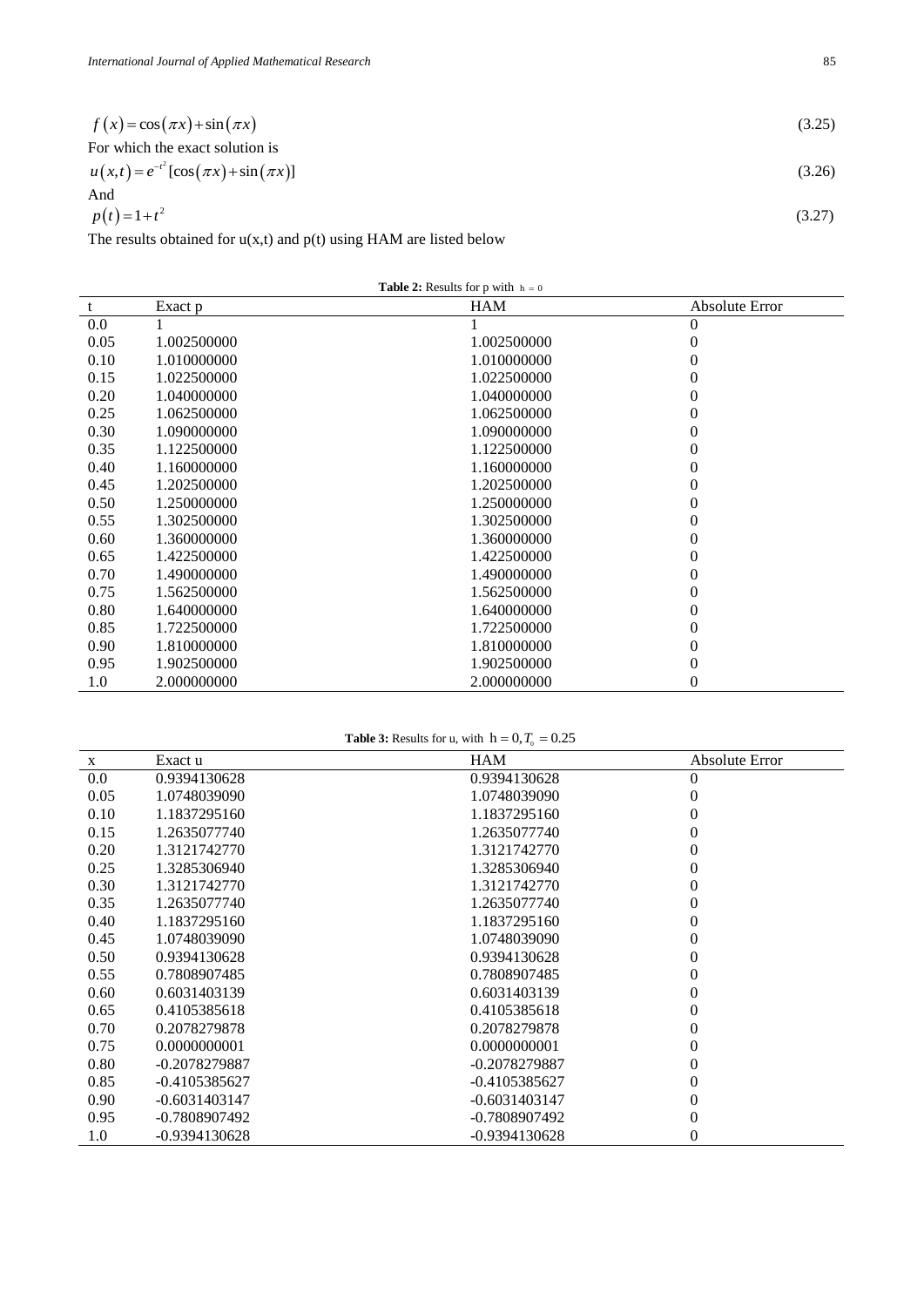| <b>Table 4:</b> Results for p with $h = 0$ |             |             |                  |
|--------------------------------------------|-------------|-------------|------------------|
| t                                          | Exact p     | <b>HAM</b>  | Absolute Error   |
| 0.0                                        |             |             | 0                |
| 0.05                                       | 1.002500000 | 1.002500000 | $\overline{0}$   |
| 0.10                                       | 1.010000000 | 1.010000000 | $\boldsymbol{0}$ |
| 0.15                                       | 1.022500000 | 1.022500000 | $\boldsymbol{0}$ |
| 0.20                                       | 1.040000000 | 1.040000000 | $\boldsymbol{0}$ |
| 0.25                                       | 1.062500000 | 1.062500000 | $\overline{0}$   |
| 0.30                                       | 1.090000000 | 1.090000000 | $\boldsymbol{0}$ |
| 0.35                                       | 1.122500000 | 1.122500000 | $\theta$         |
| 0.40                                       | 1.160000000 | 1.159999990 | 0.000000001      |
| 0.45                                       | 1.202500000 | 1.202500000 | 0                |
| 0.50                                       | 1.250000000 | 1.250000000 | 0                |
| 0.55                                       | 1.302500000 | 1.302500000 | $\boldsymbol{0}$ |
| 0.60                                       | 1.360000000 | 1.360000000 | $\boldsymbol{0}$ |
| 0.65                                       | 1.422500000 | 1.422500000 | $\overline{0}$   |
| 0.70                                       | 1.490000000 | 1.490000000 | $\theta$         |
| 0.75                                       | 1.562500000 | 1.562500001 | 0.000000001      |
| 0.80                                       | 1.640000000 | 1.640000000 | 0                |
| 0.85                                       | 1.722500000 | 1.722500000 | $\overline{0}$   |
| 0.90                                       | 1.810000000 | 1.810000000 | $\theta$         |
| 0.95                                       | 1.902500000 | 1.902500001 | 0.000000001      |
| 1.0                                        | 2.000000000 | 2.000000001 | 0.000000001      |

# **4. Conclusion**

We have shown that HAM can be used to accurately predict the results for the temperature and the control function. The solution series obtained for analytical approximation for  $u(x, t)$  and  $p(t)$  contained the auxiliary term h. Instead of using the h -curve proposed by Liao [16], to determine the values of h , we used the over specified boundary condition The freedom of choice in choosing h enables us to adjust and control the convergence of the solutions series and this differentiates the homotopy analysis method from other existing methods such as the homotopy perturbation method, variational iteration method and Adomian decomposition method. MAPLE has been used for the computation in this paper.

# **5. Acknowledgements**

The author would like to thank the referees for their constructive suggestions and valuable comments. **APPENDIX**

Homotopy Properties (HP): For homotopy-series  
\n
$$
\hat{u} = \sum_{i=0}^{+\infty} u_i \begin{pmatrix} x \\ v \end{pmatrix} q^i, \qquad \hat{v} = \sum_{i=0}^{+\infty} v_i(t) q^i
$$

The following properties are satisfied:

i. Let f and g be functions independent of the homotopy – parameter q, then  
ii. 
$$
D_m\left(\hat{f u} + g \hat{v}\right) = fD_m\left(\hat{u}\right) + gD_m\left(\hat{v}\right).
$$

iii. Let 
$$
L
$$
 be a linear operator independent of the homotopy – parameter  $q$ , then

$$
\textbf{iv.} \qquad D_m\bigg(L\overset{\wedge}{u}\bigg) = LD_m\bigg(\overset{\wedge}{v}\bigg).
$$

**v.**  $D_m\left(\begin{array}{c}\n u\n\end{array}\right)=u_m$ .  $($   $\wedge$   $($   $\wedge$   $)$ 

$$
\mathbf{vi.} \qquad D_m\bigg(q^k\,\hat{\mathbf{u}}\bigg) = D_{m-k}\bigg(\hat{\mathbf{u}}\bigg).
$$

**vii.** If 
$$
\hat{u} = \hat{v}
$$
 in a domain  $q \in [0, a]$ , then  $D_m\left(\hat{u}\right) = D_m\left(\hat{v}\right)$ , thus  $u_m = v_m$ .

For proof of these properties, see Liao [17].